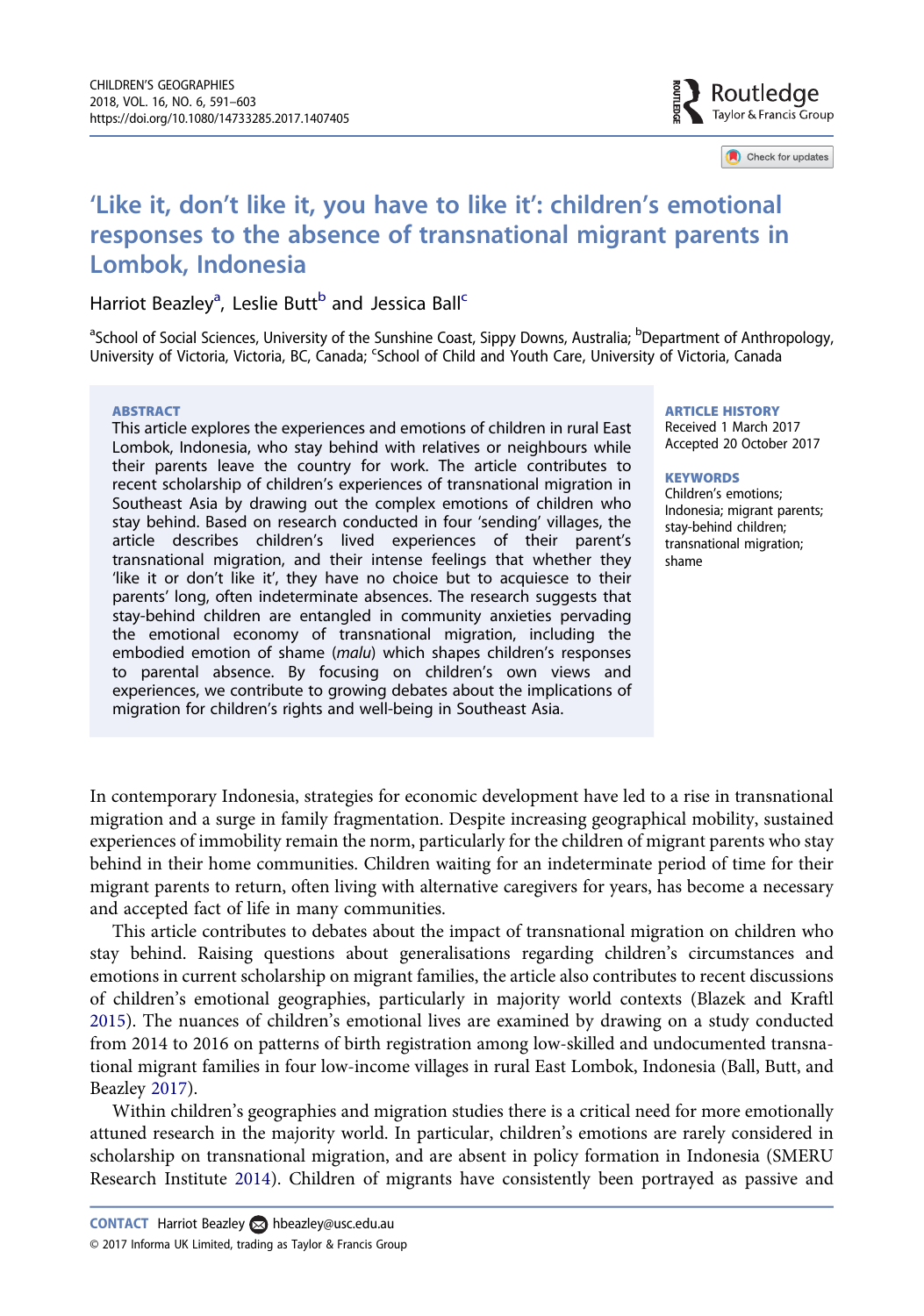<span id="page-1-0"></span>compliant, lacking agency in the decision-making process that leads to their parents' migration (Dobson [2009\)](#page-11-0). However, emerging research with children about their experiences of migration explores children as active agents in transnational migration (Punch [2012;](#page-12-0) Lam, Hoang, and Yeoh [2013](#page-11-0); Beazley [2015;](#page-11-0) Hoang et al. [2015\)](#page-11-0). This shift of perspective includes an investigation of children's emotional responses to the experience of remaining behind from children's own perspective (Parrenas [2005](#page-11-0); Coe et al. [2011;](#page-11-0) Madianou and Miller [2011](#page-11-0); Hoang et al. [2015](#page-11-0)). Despite Indonesia's high and increasing rates of out-migration, relatively little is known about Indonesian children's emotional responses to being separated from parents who have migrated overseas for work (Graham et al. [2012](#page-11-0); Lam, Hoang, and Yeoh [2013](#page-11-0)). There is also a dearth of understanding about children's involvement in their parents' decisions to migrate (Moskal and Tyrell [2016](#page-11-0), 454). Elsewhere, however, scholars have begun to focus on children's limited power in shaping parental decision-making in transnational migration (Dreby [2007;](#page-11-0) Coe et al. [2011](#page-11-0)).

In this article, we first summarise the Indonesian government's position on transnational migration, before providing a brief overview of the literature related to stay-behind children in the region and recent scholarship on emotional geographies in transnational lives. Based on our qualitative research, we then describe the lived experiences of stay-behind children in East Lombok. The findings yield insights into community perceptions and expectations around children of migrants, and children's perceptions and emotional responses to their parents' decision to migrate. We explore how children are enmeshed in community apprehensions surrounding the emotional economy of transnational migration, specifically within the embodied emotion of *malu*, or shame, a collectively shared and socialised emotion in Indonesia (Lindquist [2004;](#page-11-0) Röttger-Rössler et al. [2013](#page-12-0); Graham Davies [2015\)](#page-11-0). Highlighting the importance of local social and cultural conditions shaping children's circumstances, we argue for the inclusion of children's views in policy formation and child protection strategies to ensure policies are implemented in the best interests of the child. We also reflect on how our own emotional responses and 'states of being' in the field influence our understandings of stay-behind children's lives (Davies and Spencer [2010,](#page-11-0) 1). For the purposes of this research, the group we refer to as 'children' and 'young people' are between the ages of 12 and 17 years old.

# Transnational migration from Indonesia

The lives of children in Indonesia are significantly shaped by rapidly growing transnational labour migration. In the past two decades, the numbers of Indonesian workers migrating has risen sharply (World Bank [2015\)](#page-12-0). Approximately 700,000 documented migrants left Indonesia in 2012, the majority of whom went to work on plantations or factories in Malaysia, or as construction workers or maids in the Middle East (ILO [2013\)](#page-11-0). Many secured false birth certificates and travel documents to complete the journey through official channels (Ball, Butt, and Beazley [2017](#page-11-0)). It is widely accepted, however, that despite government efforts to secure borders and promote authorised migration, undocumented labour migration out of Indonesia, conducted without legal work visas, is between two and four times official figures (ILO [2013\)](#page-11-0).

Prior to the 1970s, overseas migrants were mostly men, usually working in palm oil plantations in Malaysia. Increasingly, there is a feminisation of transnational migration, and women now make up 76% of Indonesia's overseas migrants, working as domestic servants in Saudi Arabia, Hong Kong or Singapore, or in factories in Malaysia (Andreveski and Lyneham [2014\)](#page-11-0). Typically, a husband and wife work in separate countries; the husband in Malaysia and the wife in Saudi Arabia. For undocumented migrants living in Saudi Arabia and Malaysia, the physical distance, expense, legal obstacles and risks involved in travelling back home is a major determinant of migrants having limited contact with their families (Zentgraf and Stoltz Chinchilla [2012](#page-12-0)).

The Indonesian government promotes and facilitates overseas migration to reduce its unemployment numbers, officially seven million, and to encourage foreign remittances (World Bank [2015](#page-12-0)). Indonesia is the third highest remittance-receiving country in Southeast Asia, and remittances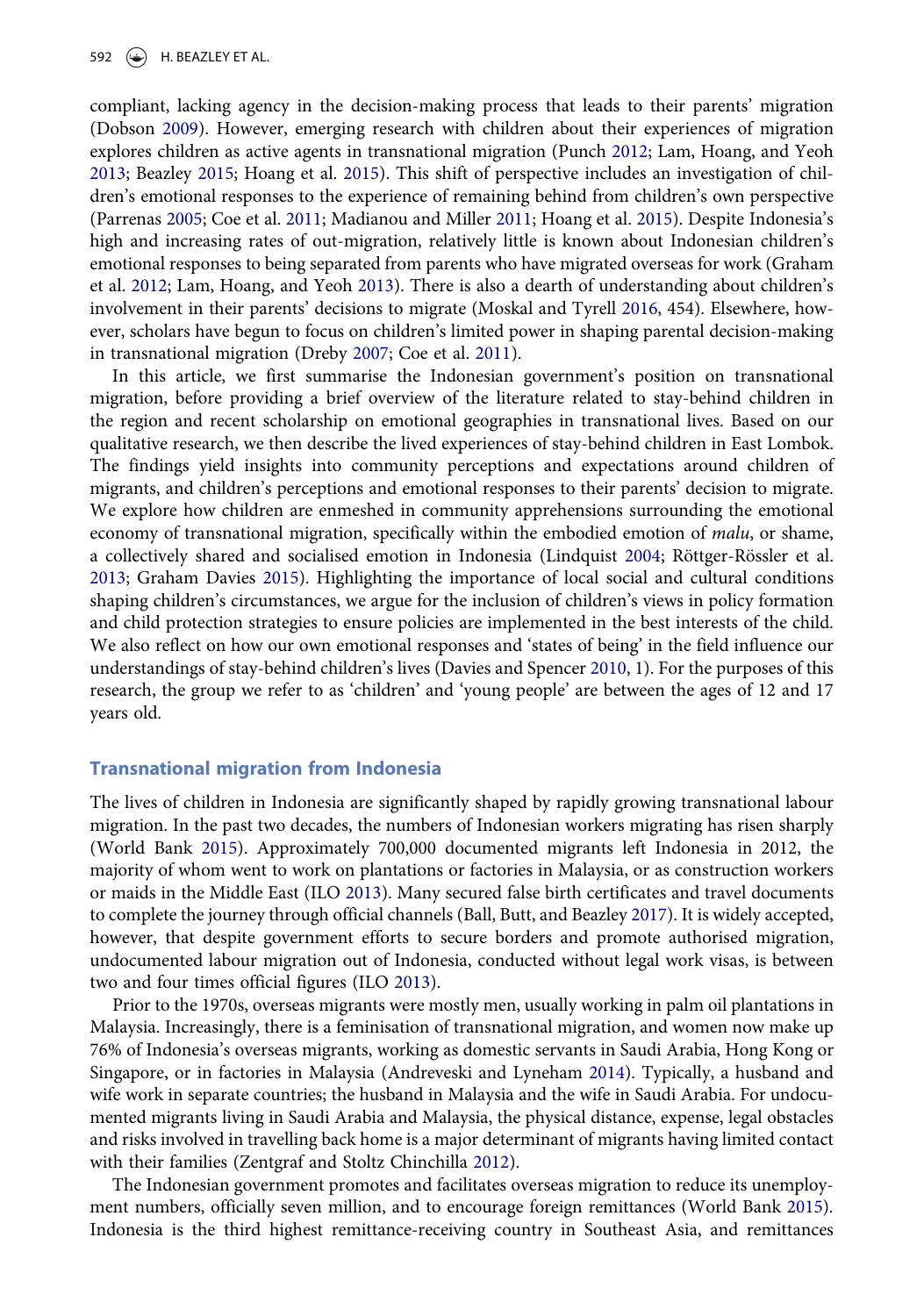<span id="page-2-0"></span>sent by its six million transnational migrants comprise 1% of the country's GDP (World Bank [2017\)](#page-12-0). Indonesian women are particularly encouraged to migrate. Demonstrating their commitment by sending home remittances to pay for children's education and improve living conditions in their communities, they are extolled as 'heroes of development' (Chan [2014](#page-11-0)). Systematic enculturation of overseas migration in policy has resulted in a culture of migration, where low-income families promote overseas migration as desirable and young people aspire to migrate as soon as they are old enough to do so (Beazley [2015\)](#page-11-0). In this way, Indonesian government and family values converge, creating strong pressure for mothers and fathers to work overseas to improve the lives of their families.

A consequence of these migration trends is that approximately one million children stay behind in Indonesia while one or both parents migrate (SMERU Research Institute [2014](#page-12-0)). Implied within the Indonesian government's pro-migration stance is that home communities assume responsibility for the care of migrant parents' children (SMERU [2014,](#page-12-0) 53; Butt, Ball, and Beazley [2017\)](#page-11-0). Within the communities themselves, older siblings, grandparents and other extended family members are expected to care for these children, often for years at a time, evoking established Indonesian and wider traditions of fostering by grandparents and other family members, where the costs and benefits of childbearing are distributed across extended family.

Studies in other locations have examined the economic impact of transnational migration on children's lives. Studies argue that material benefits accruing from remittances from migrant parents yields a net positive impact on families, with stay-behind children experiencing an improved quality of life (McKay [2007](#page-11-0); Lam, Hoang, and Yeoh [2013\)](#page-11-0). Within this literature, children of migrant parents are often depicted as emotionally resilient, and that they are well looked after or even better off when cared for by others (McKay [2007](#page-11-0); Coe et al. [2011](#page-11-0)). These constructions of children's experiences are challenged by accumulating research examining the social and personal lives of stay-behind children. Risks associated with out-migration in low-income families and single parent or no-parent households include high rates of infant mortality, domestic violence, early school leaving, child neglect, child abandonment and increased risk-taking behaviour (Graham and Jordan [2011;](#page-11-0) Graham et al. [2012](#page-11-0); Allerton [2014](#page-10-0); SMERU Research Institute [2014](#page-12-0)). A recent study revealed that Indonesian children staying behind when their mothers migrated were more likely to be neglected in terms of physical and mental health and access to education (SMERU Research Institute [2014](#page-12-0)). Behaviour problems are also more likely to be reported about children of migrant mothers, or when both parents are overseas (Graham and Jordan [2011](#page-11-0), 769).

These findings call into question simplifications of children's emotions as easily shaped by the economic well-being which remittances sometimes produce. Our discussion takes up the challenge posed by Dobson ([2009,](#page-11-0) 356) who repudiates arguments that cast children as 'objects' and 'non-persons lacking both feelings and agency of their own'. We explore children's own perceptions of their lives to illustrate why children's emotions need to figure more prominently in explanations about the impact of transnational migration.

# Emotional geographies in transnational lives

Our research makes an important contribution to recent scholarship on emotional geographies in transnational lives. The current 'turn to emotions and affect' within geography has shed light on children's emotional geographies and the place of children's emotions in policy formation (Kraftl [2013](#page-11-0); Blazek and Kraftl [2015\)](#page-11-0). Within migration studies, recent scholarship examines how parental migration results in socio-emotional challenges for children, including a 'care crisis' and the future of the family in sending communities such as the Philippines (Parrenas [2005\)](#page-11-0). The emotional responses of stay-behind children of migrant mothers may include anger, longing, confusion, resentment and feelings of abandonment (Graham et al. [2012](#page-11-0); SMERU Research Institute [2014](#page-12-0)). Parrenas [\(2005\)](#page-11-0) and Madianou and Miller [\(2011](#page-11-0)) acknowledge the scope of Filipino stay-behind children's suffering, including emotional distress and poor social networks. Stay-behind children of migrant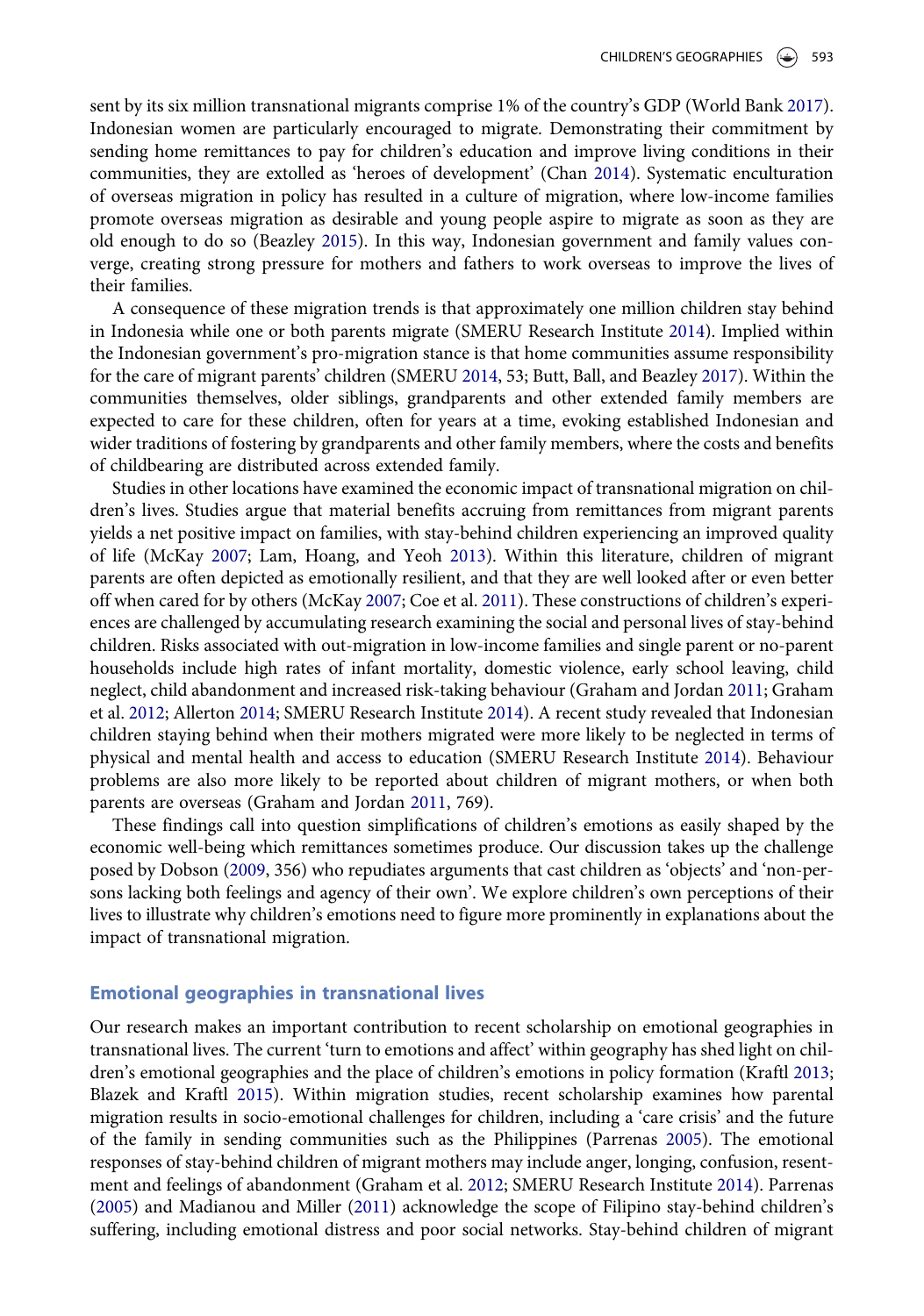<span id="page-3-0"></span>parents are reported to have 'higher incidence of mental disorders, lower levels of school performance and impeded social and psychological development' (Whitehead and Hashim [2005](#page-12-0), 14). Other studies have found that a mother's migration impacts more on the emotional well-being of a child than when a father migrates (Graham et al. [2012\)](#page-11-0).

McKay ([2007](#page-11-0)) challenges Parrenas' [\(2005](#page-11-0)) conclusion that migration of Filipino mothers generates emotional distance and neglect for children who stay behind, as the children in the community where she conducted her research were found to be well cared for and better off emotionally as a result of their parents' decision to migrate. Yet as McKay ([2007](#page-11-0)) points out, conditions are not the same in all sending communities or even within one country such as the Philippines. If migrant workers and their communities are more exposed to vulnerabilities, then family or community members providing care for stay-behind children may have limited resources to ensure a child's survival, wellness and protection. This is particularly the case in poor regions of Indonesia where parents are more likely to be unskilled, and sometimes undocumented, migrant workers. Explorations of children's lived experiences in these specific social contexts can deepen understanding of children's social and emotional practices and competencies, and their feelings of living at the margins of family and community (Stodulka and Rottger-Rossler [2014\)](#page-12-0).

Strong cultural values shape children's affective experiences in the specific social, cultural, economic and political landscape of East Lombok, with parents typically playing powerful roles in shaping children's behaviour. Traditionally in Indonesia, most adults assume children want what their parents want and that they will obey and respect parents and elders, including older siblings (Röttger-Rössler et al. [2013\)](#page-12-0). One important expression of this respect associated with normcomplaint behaviour, is learning and embodying shame or embarrassment, malu, which is a central child rearing concept in Indonesia (Röttger-Rössler et al. [2013](#page-12-0)). Fuller Collins and Baha ([2000\)](#page-11-0) explain that while the emotion of shame is a universal human experience, nuances of shame are shaped by culture; shame is an internalised representation of cultural demands on an individual, associated with external control through a fear of abandonment or exile.

In their comprehensive analysis of shame *(malu)* in Indonesian families, Röttger-Rössler et al. [\(2013\)](#page-12-0) describe how socialising emotions enable children to adjust their behaviour and emotions to the normative prescriptions of their culture. They explain *malu* as collectively shared and socialised to discourage individualism and support social harmony and deference in the community. The emotion *malu* manifests as modest and respectful behaviour towards others, especially elders, triggering feelings of shame when social norms or family expectations are transgressed.

Knowing *malu* involves a child learning that his or her identity is bound to that of others, especially family members, because malu may be evoked by the actions of a close relative ... The pain associated with shaming one's family can be extreme. (Röttger-Rössler et al.[2013,](#page-12-0) 11)

Social control embodied in malu is reinforced in various ways, including doing something that may cause shame such as wearing inappropriate clothes, or humiliating someone, particularly a relative, through one's behaviour. In this way malu reinforces cultural prescriptions of acceptable behaviour, which include gendered differences in expressions of shame (Lindquist [2004\)](#page-11-0). Within the socialising context, children are expected to control intense negative emotions including feelings of anger. The systematic shaming of childhood emotional outbursts helps children gradually learn to suppress anger and other emotional expressions in order to avoid the unpleasant feeling of shame. Hence, *malu* facilitates a general suppression of negative emotions and is inseparably linked with harmonious social relations. It is a collective emotion reflecting power relations within the community and clearly indicates children's place in the social hierarchy (Lyon [1995](#page-11-0)).

Emotions of shame are not limited to local child rearing relations; they are intensely embodied by migrant adults, and drive many of the emotional experiences of migration. Discussing female migrants working in Batam, Indonesia, Lindquist [\(2004,](#page-11-0) 503) describes malu as

a crucial starting point for analyzing the tensions surrounding the moral economy of *merantau.*<sup>[1](#page-10-0)</sup>... malu becomes the emotion that links the expectations of home with experiences of migration.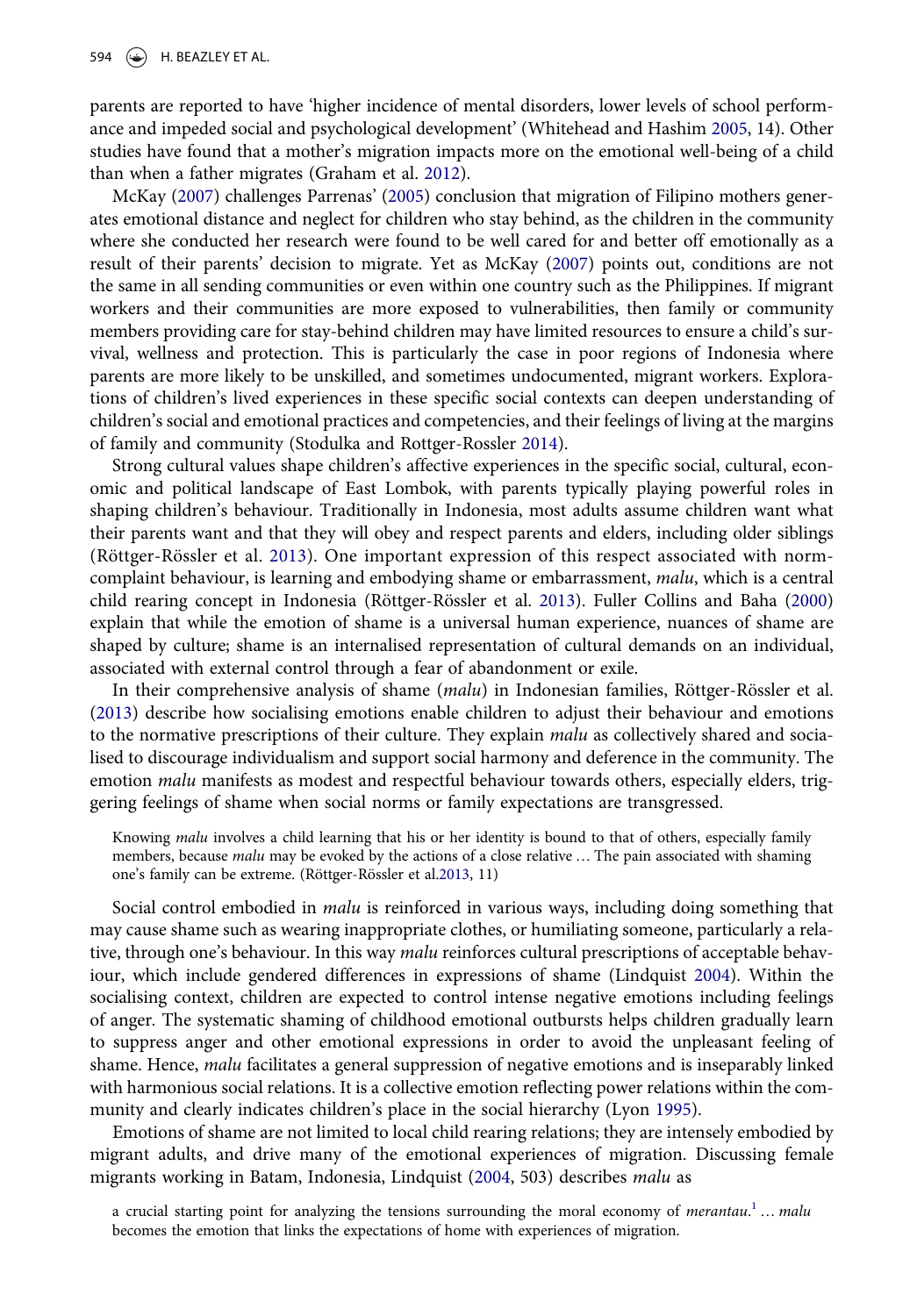<span id="page-4-0"></span>Feelings of malu among transnational migrants in Indonesia can critically impact stay-behind children as part of wider 'anxieties that emerge in the shadows of the Indonesian project of development' (Lindquist [2004,](#page-11-0) 504). Our study suggests that stay-behind children are entangled in pervasive community anxieties surrounding transnational migration, including the embodied emotion of *malu*, and that this shapes children's emotional responses to parental absence.

# Method

The research used a child-focused approach that recognises child research participants as active agents, respecting children's opinions throughout the research process, and using appropriate methods through which children can express themselves (Bessell, Beazley, and Waterson [2016\)](#page-11-0). The research was conducted in four rural sending villages in East Lombok, in 2014 and 2016. One objective of the research – part of a larger study on birth registration in rural Lombok (Ball, Butt, and Beazley [2017\)](#page-11-0) – was to explore the lived experiences and emotions of children where one or both parents had migrated for work.

The authors conducted semi-structured interviews with 22 family groups consisting of adult caregivers and their children, and 7 focus groups with young people aged 12–17 years. Interviews were in Indonesian with occasional translations of the local Sasak language. Focus groups were held with groups of young people whose parents had migrated overseas, including adolescent girls, a mix of adolescent girls and boys, and a group of boys. During discussions we asked participants to talk about: (1) their experiences of their parents' migration including the impact it has had on them; (2) coping strategies during the absence of parents; (3) their involvement in their parent's decision to migrate and (4) their aspirations for their future. Participants' accounts were contextualised through observation and informal unstructured interviews with young people in the villages. We also interviewed local government officials, teachers in a primary school and adult caregivers, including grandmothers, aunts and other family members. All research participants were remunerated for their time. The specific sites of this study are not identified by name due to the vulnerability of the children and the sensitivities of some cases discussed. The names of respondents have also been changed to protect their identity.

#### Research findings

Lombok is an arid and remote island situated in Eastern Indonesian, characterised by high population growth, low wages, low education and employment, food insecurity, falling agricultural productivity, poor communications and poor health including high infant mortality (Ball, Butt, and Beazley [2017](#page-11-0)). Transnational migration from the island is estimated at 100,000 per year, although high rates of undocumented or 'irregular' migration mean exact figures are unknown (ILO [2013\)](#page-11-0). The district of East Lombok is one of the highest sending areas of transnational migrants in Indonesia, with impoverished conditions motivating an entrenched culture of undocumented migration to Malaysia among Sasak men, and to the Middle East by women (Lindquist [2010;](#page-11-0) Khoo et al. [2014\)](#page-11-0). The cultural tradition of *merantau* is important in Lombok, and impels overseas migrants to return as a 'success', which includes bringing home gifts, buying a motorbike and building a concrete house, or at least a concrete floor, when one returns. In the villages where we conducted research, almost every household had a family member who had worked or was currently working away to achieve this goal.

Lombok government officials we met underplayed the impact of migration on stay-behind children, saying these children were well cared for by their remaining parent or extended family, and emphasising that parents' remittances ensured children's survival. Our research suggested that benefits of migration to children depended on many intersecting factors, including whether one or both parents had migrated; whether a child had a birth certificate to enrol in school and access welfare supplements; if the parent(s) had migrated through official channels; whether parent(s)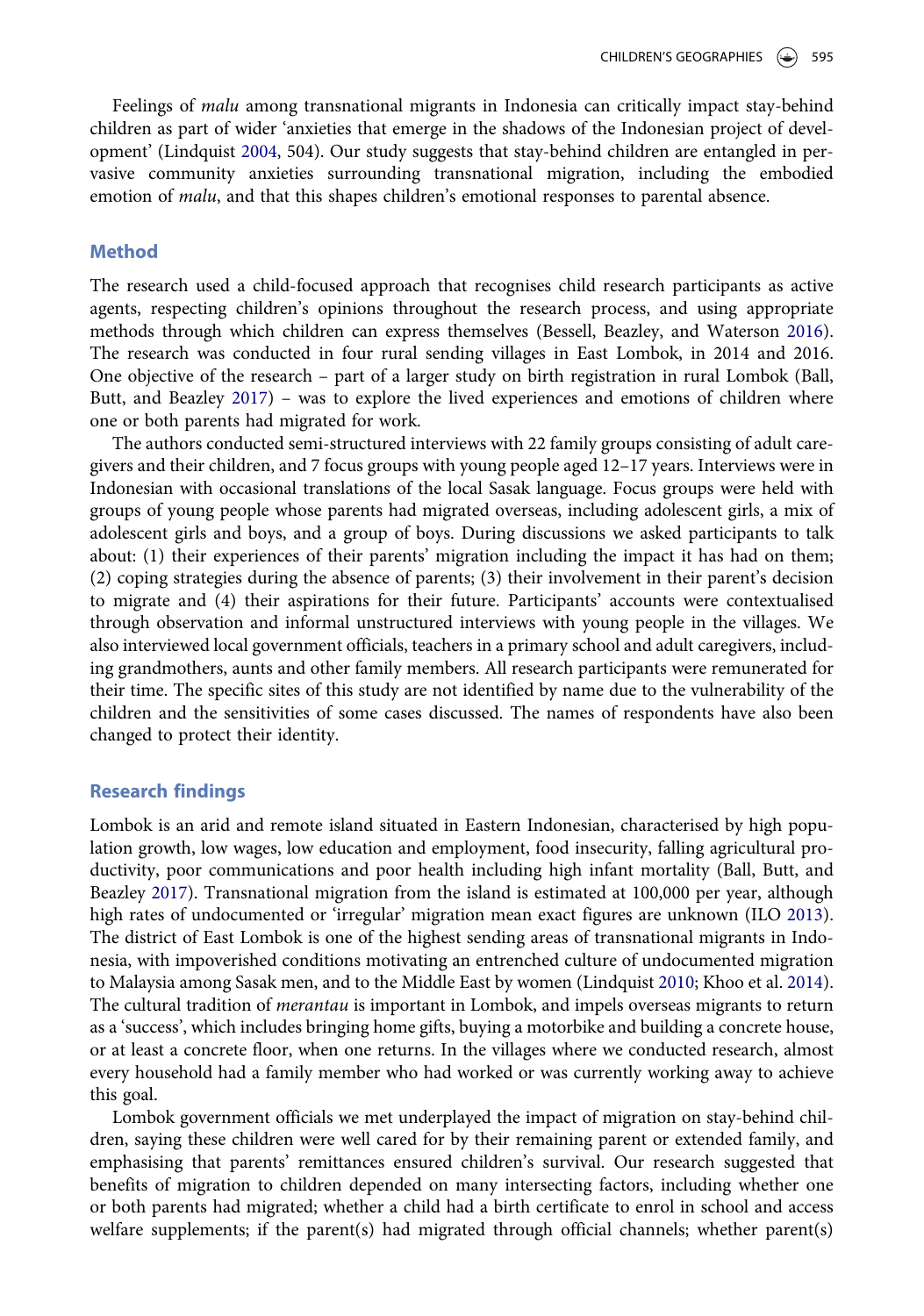had skilled or low-skilled employment; whether remittances were reliable; whether the family could pay off recruitment debts; how long the parent(s) were away; and whether the parent(s) were able to communicate with their child(ren) during their separation.

Family expectations for migrants to send remittances home are high in East Lombok, including children's expectations of their parents. Money is used for food and to repay money borrowed to finance migration. The disjuncture between the promises and the reality of migration generates acute anxiety for transnational migrants and threatens the possibility of returning home a 'success'. 'Failed migration' and failure to meet family expectations was a consistent fear that adults expressed in our research. Informants recounted how family members were unable to send desired remittances home – many returning home still in debt, feeling marginalised and *malu*. This was especially true for 'irregular' migrants with low-skilled and low-paid positions overseas.

It is with reference to these experiences of success, failure and shame that the experiences of families in migrant communities can be best understood. Consistent with Lindquist's ([2004\)](#page-11-0) earlier research findings, families in Lombok revealed how the emotion of malu penetrated local perceptions of the failed migration of a family member. If a migrant could not return home with evidence of success, there was an increased chance they would not return home at all. If a migrant had not sent home remittances or not paid their debt the family would feel malu, especially if their financial situation is known to other villagers. This manifestation of *malu* within a family is described by Graham Davies ([2015\)](#page-11-0) as 'kinships of shame', where feelings of shame extend beyond the actions of a single person to affect the whole family, including children. As one migrant's wife said: 'we feel shy if we meet the person who loaned the money before we pay our debt. We don't feel good when our husband is away and after so many months we have not paid back the debt'.

One family's reported experience exemplifies the power of malu in children's lives. In two separate in-depth interviews with a mother, Ramlah, and her young adult son Adi, both vividly describe a pivotal incident involving shame that took place when Adi was young. When Adi was five his father left for work in Malaysia as an undocumented migrant but did not prosper. He was able to send Rp 800,000 (USD 60) in remittances, but all the money was owed to the moneylender who financed the trip. Ramlah had the money in her hand when the lender came to the house to collect it, and she handed it over in front of Adi. Watching his father's money being given away, Adi had a huge emotional outburst. He tried to seize the money from the hands of the lender, and then lay on the living room floor, kicking and screaming in hysterics for a long time. He could not be consoled. Adi's behaviour was viewed by Ramlah as culturally inappropriate and the embarrassment of his emotional crisis stayed with Ramlah for years afterwards. Adi also recalled the event, describing it as a key moment when he internalised a sense of obligation to provide for his family and do better than his father. Over time Adi learned to embody the feeling of malu, which includes suppressing anger, and instead channelled his frustration by focusing on migrating overseas as soon as he was old enough, taking on the role of family provider.

Ramlah's and Adi's case also highlights the absence of social services to support families impoverished by failed migration. All villagers stressed the negative effects of out-migration on child rearing and the difficulties of caring for children whose parents were absent. The 'care triangle' involving a foster caregiver, absent parent and stay-behind child, discussed by Graham et al. ([2012](#page-11-0)), only works when all parties are empowered to follow through on commitments. Our observations and interviews indicate that when a parent migrates in the low-income communities where we conducted our research, children living with extended family or neighbours were not always willingly or attentively cared for.

Fractured families compound the challenges of protecting children of migrants where family is the only resource available. In a second case, caregiver Sinta told us how she looked after her sisters' two children while her sister worked in Saudi Arabia, as well as caring for her own three children. Sinta said her sister sent money 'every so often' but 'never enough'. Sinta used the money to pay debts to the agent who arranged her sister's migration, and to pay back money borrowed from neighbours or friends while waiting for the next remittance payment to arrive. The sister telephoned once a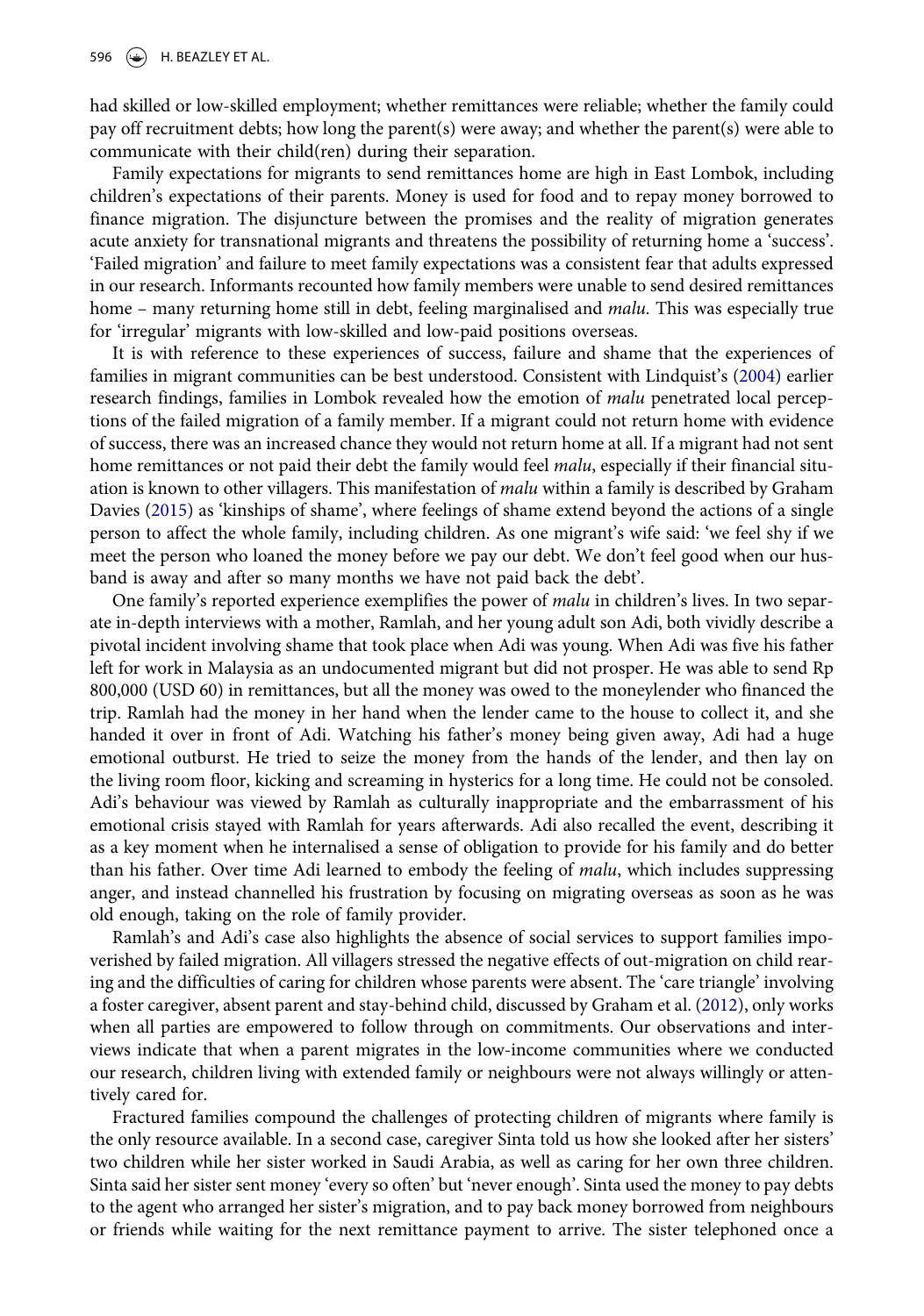month to speak to her children, but sometimes did not call for a few months: 'Maybe it's because she knows I will ask for money', Sinta laughed ruefully. Sinta also described how she occasionally allowed other children whose parents were overseas to eat and sleep in her house. She said these children did not go to school and usually roamed the forest during the day, looking for food to eat (berries and leaves) and wood to sell as fuel in the village: 'Everyone in the village takes care of these children, we are all the same, in the same position, life is hard for all of us'.

Primary school teachers and village officials confirmed the community's challenges around caring for stay-behind children. However, the teachers and officials also contributed to the stigmatisation of these children (and their migrant parents). Teachers identified several children with both parents away and not attached to any household, who roamed in small gangs. These children were described by the teachers as having been 'neglected' by both parents and caregivers and as running 'wild' in the forest. The teachers said the children faced discrimination and social stigma in the community, including name-calling by other children. Other adults, including village officials, openly talked about the parents of stay-behind children in front of the children, and how they never sent money home. As a result of the public shaming and stigmatisation some children decided to leave the village to eke out a living in the provincial capital or elsewhere. The fact that stay-behind children exercise their agency in this way demonstrates that they are not passive victims of their circumstances and some are able to find alternative survival strategies.

Teachers also confirmed the absence of the mother, or both parents, as being disruptive for the child, citing lower school grades and poor social adjustment. One teacher said, 'It's easy to distinguish when both parents have left by their [children's] attitude in class'. They identified at least 14 children among the 100 attending their school with specific psychological symptoms, which in their opinion indicated they were emotionally 'disturbed' due to prolonged parental absence. Symptoms included poor self-regulation, being 'sluggish' and less attentive, and very high non-attendance rates. These children were described as socially isolated 'daydreamers' who failed to engage with other children at play time. Further emotional responses to their circumstances included high volatility and acting out by suddenly crying or shouting out in class. One boy, aged nine, started screaming in class for no apparent reason. When asked why he was screaming, he replied, 'I miss my mother and I want to see her'. The teachers reported that these children were more likely to drop out of school. Girls whose mother or both parents were overseas often dropped out of school before the end of primary school (aged 11) to care for their younger siblings, and boys dropped out to seek work to bring money home for the family.

# Children's perceptions

Children who participated in our study described a mix of emotions resulting from prolonged separations from parents. Negative emotions were described more often by children whose mother or both parents were overseas, although these children reported more positive experiences if their parents sent regular remittances home. Almost all children participating in our research said friends, siblings, grandparents, neighbours and extended families offered them assistance and emotional support while their parents were away.

Most of the girls who participated knew their parents were overseas to pay for their schooling and improve their lives. They were happy to go to school and had intense feelings of obligation and 'duty' to work hard and recite the Quran to make their parents happy. Boys also had feelings of obligation to their absent parents and reported feeling pressure to earn an income while their parents were away. This sense of responsibility for both boys and girls resulted in feelings of *malu* when expectations were not met. One adolescent boy without a job said: 'I feel *malu* because I can't make them happy yet'. These emotions have been described elsewhere as a rhetoric of sacrifice, where children learn to adapt to the accepted discourse of the family working together on the migration project (Hoang et al. [2015](#page-11-0)). However, other children - especially boys - described feeling 'malas' (unmotivated) to go to school because of their parent's absence.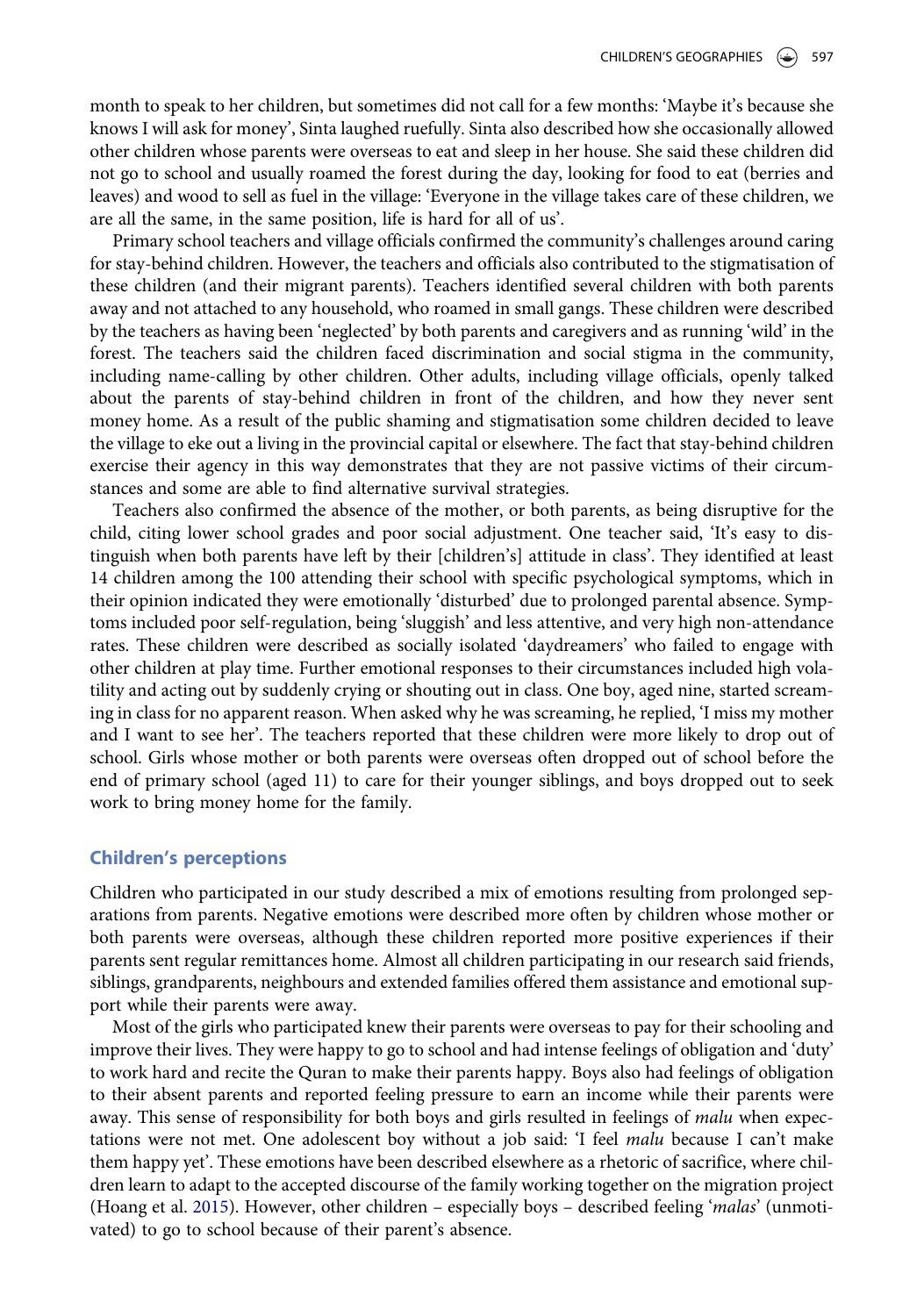<span id="page-7-0"></span>Feelings of malu were frequently mentioned during discussions. Children explained they felt malu if they did not have nice things or new clothes to wear like their friends, because their parents had not sent any money. One child felt *malu* and let down by his parents' lack of success, saying in a disappointed voice: 'They went away for two years when I was very small. When they came back they didn't build a house and they brought only clothes. Only that'. Another said: 'When my father came home he didn't build a house. The money was not enough. So he went back. He still didn't get enough money' (Emir 16).

Two adolescent brothers said they were *malu* because they did not receive any money or gifts from their parents who were both overseas. The young men suggested feeling emotional distance from their absent parents, saying they felt much closer to their grandmother and aunt with whom they lived. Both parents had returned and had remarried with locals in the village, but the boys do not visit their parents' new households. The boys' aunt explained that the boys were *malu* because their mother had remarried. The boys agreed with her and said they also felt *malu* because they were not included in either parents' new families.

One girl, Mutiara, in contrast, expressed pleasure with her new blended family that resulted from migration. Her father went to Malaysia when she was two months old and sent no money or news. Her mother went to work in a restaurant in Bali, but returned and eventually remarried when Mutiara was five years old. When her father finally returned, 12 years later, he remarried another woman in the village.

I was happy to see my father. It was the first time for me to see his face as I had not seen him at all when I was small. My step father looked after me and sent me to school. I feel that my step father is my real father. But I also call my real father 'Dad' and so I have two fathers! And I also have two mothers! I have a good relationship with my step mother and I often visit them. But I am happier here with my real mother and step father. (Mutiara, age 14)

Mutiara said she did not want to migrate away from her family; she wanted to stay in school and become a teacher to make her parents happy. However, many young people we spoke with articulated their aspiration to migrate overseas as soon as they could. This was despite the numerous stories of exploitation and failed migration: 'There are many bad stories from overseas but we keep going because we need the money – more money than we can make here' (Fitri, age 17).

A group of adolescent boys explained it was necessary to migrate because of limited income opportunities in Indonesia: 'we can get jobs in Sumatra, Bali or Kalimantan but it is not much money' (Agus, age 16). The boys explained they were motivated by a desire to build a house, start a family and improve their lives: 'We have to build a house first before we can marry' (Untung, age 17). Filial duty also contributed to children's decisions to migrate. Fifteen-year-old Witri was raised by her mother while her father worked overseas; when he did not return her mother also went away to work and Witri stayed with a neighbour. Witri explained that soon she would also seek work overseas: 'Our family is very poor. We need to go away to save enough money to build a concrete house and to pay for better food and for school for my little brothers. It is my duty to go'.

Many children reported feeling lonely and missing their parents. The emotions of missing parents (kangen) and heartache (sakit hati) were repeatedly expressed by the children when describing the emotional strain of being left behind. They described intense feelings of sadness related to the emotion of kangen: 'I feel sad inside'; 'I felt sad when he left'; 'I was really sad because I had no parents'. None of the children interviewed knew how long their parents were away for or when they were coming back. Some children perceived their parents' absence as rejection, resulting in feelings of abandonment, with many children appearing to experience what has been described elsewhere as 'the pain of ambiguous loss' (Suarez-Orozco et al. cited in Graham et al. [2011,](#page-11-0) 766). Uncertain when or if they were going to see their parents again, the children were lingering in a liminal state between separation and reunification; a feeling described by Allerton [\(2016](#page-11-0)) as 'stuckness'.

In contrast to feelings of malu about their parents' lack of success, children expressed pleasure remembering when their parents returned home with money and gifts. As described elsewhere (Coe et al. [2011\)](#page-11-0), money and goods help soften the emotional blow of separation for stay-behind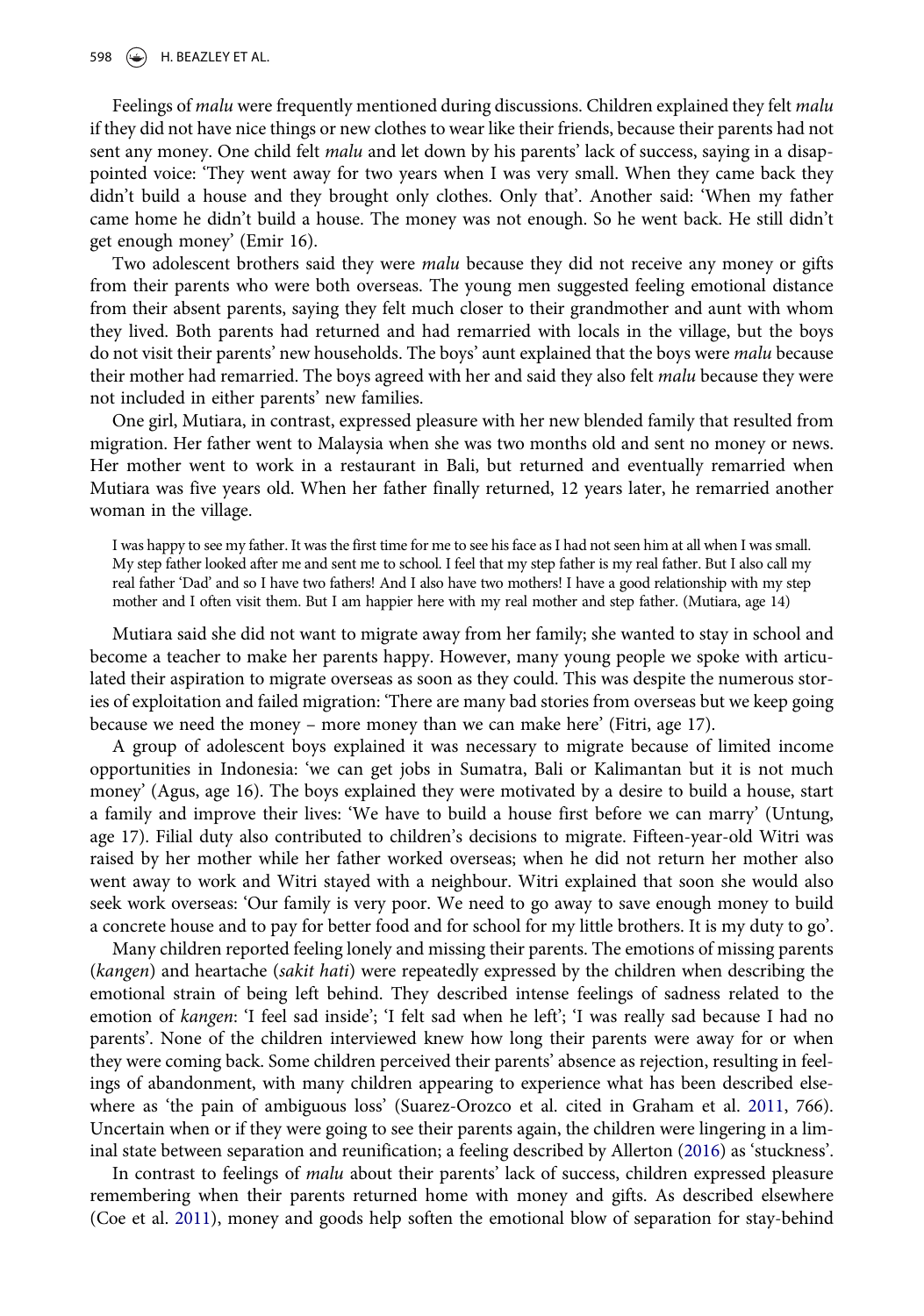<span id="page-8-0"></span>children: 'I felt happy when he came home and brought me souvenirs, including a towel' (Dewi, age 14); 'When they came back they brought new shirts and trousers and that makes us happy. They also gave us money but not much' (Heri, age 15). Children whose parents did not return or send money said their feelings of kangen, or missing parents, were especially strong during holidays and religious celebrations when they felt excluded and different from other children in the village. Living in acute poverty means gifts from parents, even a shirt or towel, are far more meaningful than in more affluent communities, and the children cherished those gifts as expressions of their parents' love.

All the children who spoke with us said they had not been consulted when their parents decided to migrate, with one child told by her grandmother that her mother had left after she was gone. The children articulated an emotional stoicism when talking about their parents' decision to leave:

My parents told me they are going overseas to work to pay for our school and we agree. They send us money to build a house. We do mind our parents leaving but we must agree. I don't show that I mind. (Ratna, age 13)

The tactic of hiding emotions exemplified how children in Lombok are expected to show deference and conform by expressing culturally appropriate emotions to particular circumstances in their community, to avoid feelings of malu. Most children said they did not want to upset their caregivers, and we heard many different ways children work to suppress emotions awaiting their parents' return. The intensity of this effort further exemplifies how *malu* is socialised as a collective emotional response to suppress intense emotions, restrain individualism, and support social harmony and power relations in the community (Lyon [1995](#page-11-0)). One girl succinctly verbalised this socialised emotion: 'Like it, don't like it, you have to like it'.

Another way children cope with parental absence is relying on friends in similar circumstances. When asked who was important in their lives, the children identified their friendships. Several described friends in similar circumstances to themselves, with one or both parents overseas: 'I have a friend who is the same like me, whose mother and father have both gone' (Ratna, age 13). The fact that parental migration was so prevalent in the communities appeared to make it easier for children to cope, as friends in similar circumstances provided emotional support by listening to their stories and making them feel less alone.

An additional form of emotional support was regular communication with parents via mobile phones and texting; however, the frequency of contact with migrant parents in our study varied considerably, and long-distance communication between different family members was not always smooth or equal. For example, one child never spoke with his parents, while another spoke with her mother every week. Unlike other studies (McKay [2007](#page-11-0); Peng and Wong [2013\)](#page-12-0) where regular communication enabled emotional ties and kept absent parents 'virtually present', most children we spoke with had inadequate or erratic communication with their absent parent(s). With no internet available in the villages, children were not able to Skype or Facebook their parents and instead relied on mobile phones. However, none of the children owned their own mobile phone and instead communicated with parents through a relative's or the village headman's phone. They therefore had to rely on another person and wait for their parents to text or call them, seeking emotional validation via distance, and 'displays of caring from abroad' (McKay [2007](#page-11-0), 178).

#### Emotions in the field

As part of this special issue, we now reflect on our positionalities as researchers of migration, and how our own emotions mediated the research process. It has been well documented that researchers' emotions are integral to the research process and central to interactions in the field (Davies and Spencer [2010\)](#page-11-0). We agree with other child researchers who argue the importance of emotional reflexivity to engage with our own relational emplacement during fieldwork, to develop better understandings of children's lives (Procter [2013](#page-12-0)). Our personal histories influence our research engagements, and emotions evoked during fieldwork can 'inform how we understand the situations, people, communities and interactions comprising the lifeworlds we enter' (Davies and Spencer [2010,](#page-11-0) 1).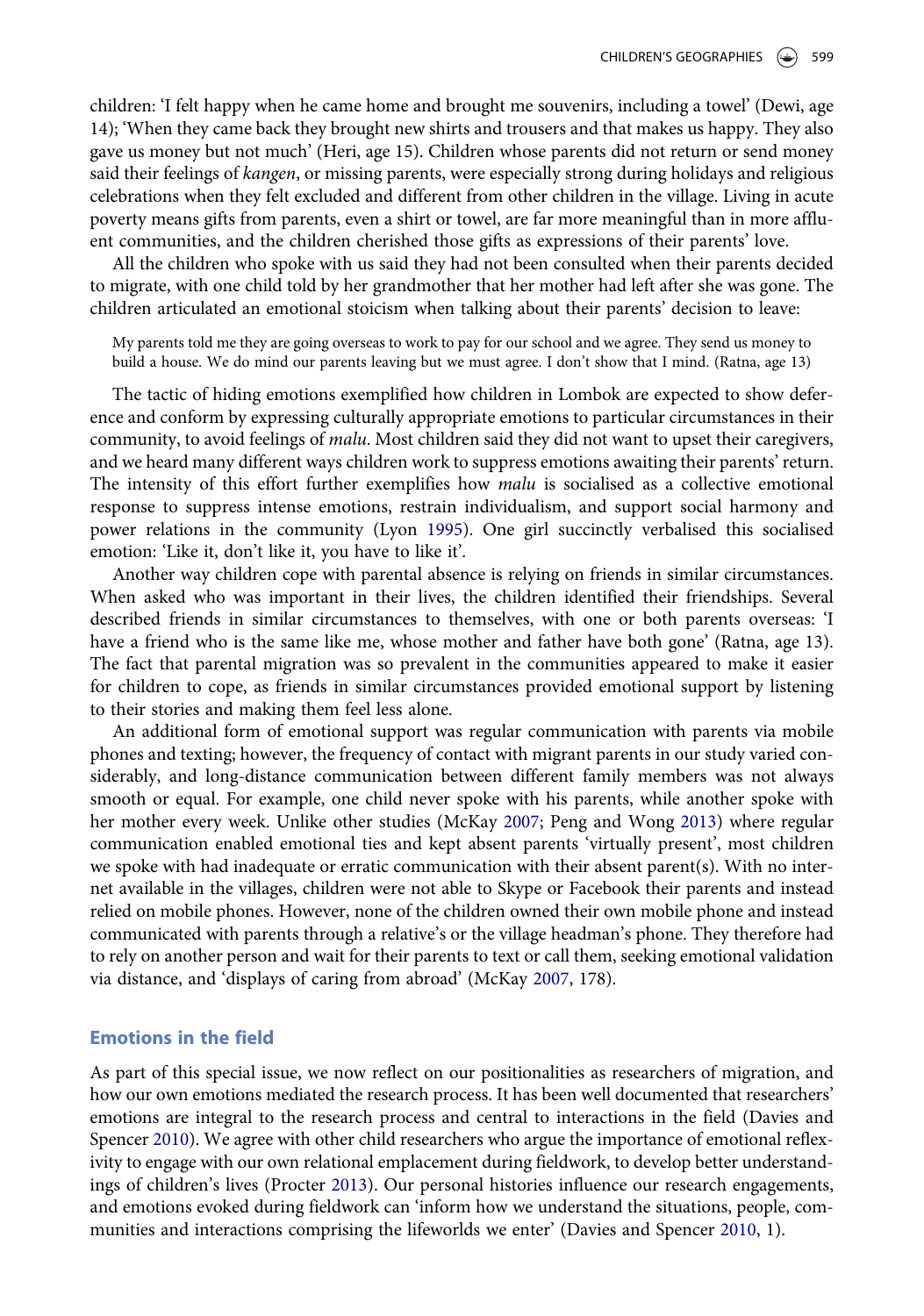The authors are from different academic backgrounds in human geography, child and youth care, and anthropology. We all have considerable knowledge of dominant Indonesian social norms and local Sasak cultural contexts. The lead author was an aid worker in two of the participating villages a decade earlier, which left a legacy of good feelings and tangible benefits that influenced our 'states of being' while we were in the field (Davies and Spencer [2010](#page-11-0), 1). We were treated as honoured guests and old friends, and felt we were immediately trusted. Although feelings of good will were strong among researchers and the adult research participants, our child participants had not met us before. Our relational emplacement made us aware that children initially participated in discussions and focus groups because they were encouraged, perhaps even instructed, to do so by the adults. Acutely aware of power dynamics between us as adult researchers and the children, we tried to draw on our combined strengths as child researchers and culturally sensitive scholars, our familiarity with social life in Indonesia, and our empathy as mothers.

The clarity and intensity with which stay-behind children conveyed the emotional toll caused by their parents' migration were sometimes hard to hear, but reinforced the importance of including children's perspectives in migration studies. The depth and strength of children's stories galvanised our conviction about the importance of including children's perspectives in all research. We were consistently frustrated by the lack of children's perspectives in earlier research materials and the impact of this lacunae on family and migration studies in Indonesia. We struggled throughout the project to come to terms with adultist perspectives in the literature, in Indonesian policy and in the field, and the subsequent ongoing judgements adults make about children's capacities in the context of fragmented migrant family experiences.

# Conclusion

The emotional repercussions of migration have been identified as an important aspect of transnational life. Graham and Jordan [\(2011,](#page-11-0) 766) called for culturally sensitive understandings of the impact of child–parent separation during migration, particularly in communities where children stay behind. Our research contributes to scholarship on culture and childhood by demonstrating how stay-behind children in East Lombok exhibit complex emotional responses to parental transnational migration; an increasingly significant global phenomena.

Our research highlighted some positive experiences and advantages for children living without one or both parents in Lombok. Almost all the children described how their friends, siblings, grandparents and extended families offered assistance and emotional support, with friendships significantly contributing to positive emotions and well-being. Numerous children who spoke with us were happy going to school and had a strong sense of duty to do well for their parents. Many children also had strong aspirations to migrate themselves, once old enough, to contribute to their family's prosperity and well-being.

On the opposite end of the spectrum, our research challenges assumptions held by some scholars, donors, NGOs, government officials and policy-makers about the resilience of children of transnational migrants. We found that for many children parental absence is devastating at a core emotional level, and that despite the importance of children and family welfare given as a rationale, decisions for their overseas migration did not include any discussion with their children. The children told us that they had deep feelings about their parents' sustained absence for unspecified periods of time which often extended beyond initial expectations. A prominent theme was the feeling of continual waiting, where children were in a liminal space longing for their parents to return, or to become old enough to migrate themselves.

Our research raises questions about the emotional well-being of stay-behind migrant children, challenging Indonesia's claims about the exclusively positive features of transnational migration in high out-migration communities. The results suggest that children with two migrant parents fare worse than children with one migrant parent in terms of their behaviour, schooling and social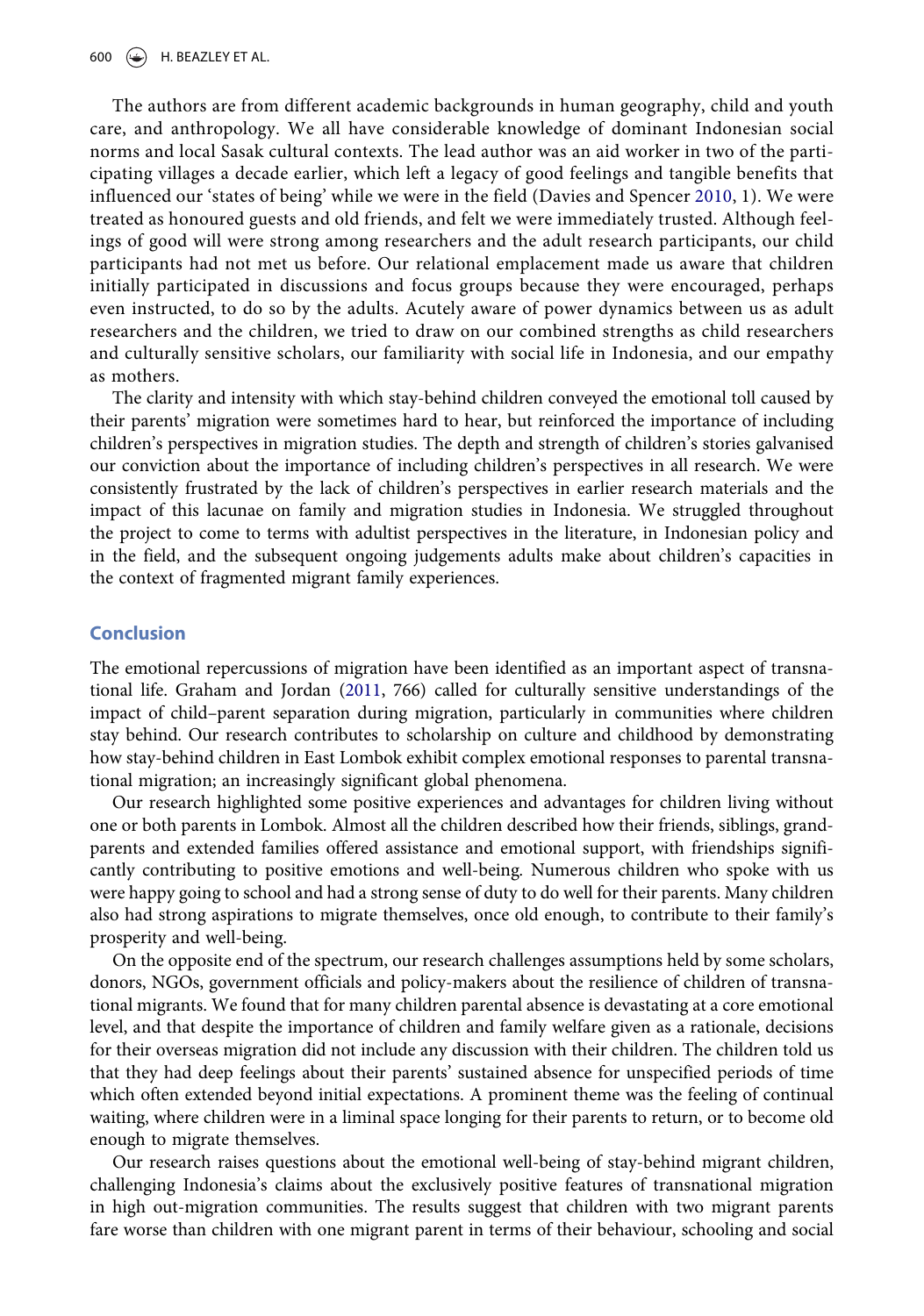<span id="page-10-0"></span>interaction. Being left behind by both parents was perceived as a form of rejection by some children, resulting in feelings of abandonment and loss of self-esteem.

Interviews and focus groups exposed children's suppressed feelings of sadness and heartache about absent parents, as they missed their mothers and fathers, but were not able to articulate this easily as it was culturally inappropriate to do so. In this context, the research describes intense feelings of malu (shame) experienced by some children. The shared emotion of malu reflects adult power relations within the community and the expectations of parents regarding the right way for children and families to behave. Children embodied feelings of malu surrounding their parent's failed migration journeys and unpaid debts, or the changing marital circumstances of their parents, showing the extent to which their emotional well-being was tied to the behaviours and values of family.

This article provides new findings about the experiences and emotions of children of migrants, and responds to calls by Blazek and Kraftl ([2015\)](#page-11-0) to understand how emotions manifest in children's lives in different cultural contexts. It also responds to Kraftl's ([2013](#page-11-0), 17) call for children's geographers to 'break out of binaries', moving beyond notions of voice, agency and politics to focus on 'more than social emotional relations'. Within this context, Wells [\(2016](#page-12-0)) caution not to overstretch the concept of the child as 'active agent' when it cannot be stretched, is pertinent for migrant communities. Children of migrants have intense vulnerabilities which limit their capacity for agency and adult intervention is essential to restrict their exposure to neglect, maltreatment and exploitation.

When transnational migration is one of the few options for parents to earn a livelihood, more needs to be done by governments to address migrants' roles as parents and ensure the protection of children who stay behind, especially in impoverished communities. Children's psychological and social responses to their parents' long and often unpredictable absences during transnational labour migration need to be considered in policy-making and intervention design. For example, safe migration programmes could include a care plan for children who will stay behind, including strategies for regular communication among parents, children and alternative caregivers.

Finally, it is important to acknowledge how the feminisation of migration is reproducing gendered ideas about work and duty among children in migrant communities in Lombok. Understanding these differences is a key challenge for future comparative research in the Southeast Asia region. A deeper appreciation of how to meet the needs of migrant families can be achieved through child-focused research that explores the impacts of transnational migration on children's emotional well-being.

#### **Note**

1. Merantau refers to the traditional concept of leaving home to search for wealth and gain experience, and returning to one's village with new-found status and prestige.

#### Disclosure statement

No potential conflict of interest was reported by the authors.

#### Funding

This work was supported by Social Sciences and Humanities Research Council of Canada; University of the Sunshine Coast.

#### References

Allerton, C. [2014.](#page-2-0) "Statelessness and the Lives of the Children of Migrants in Sabah, East Malaysia." Tilburg Law Review 19 (1–2): 26–34.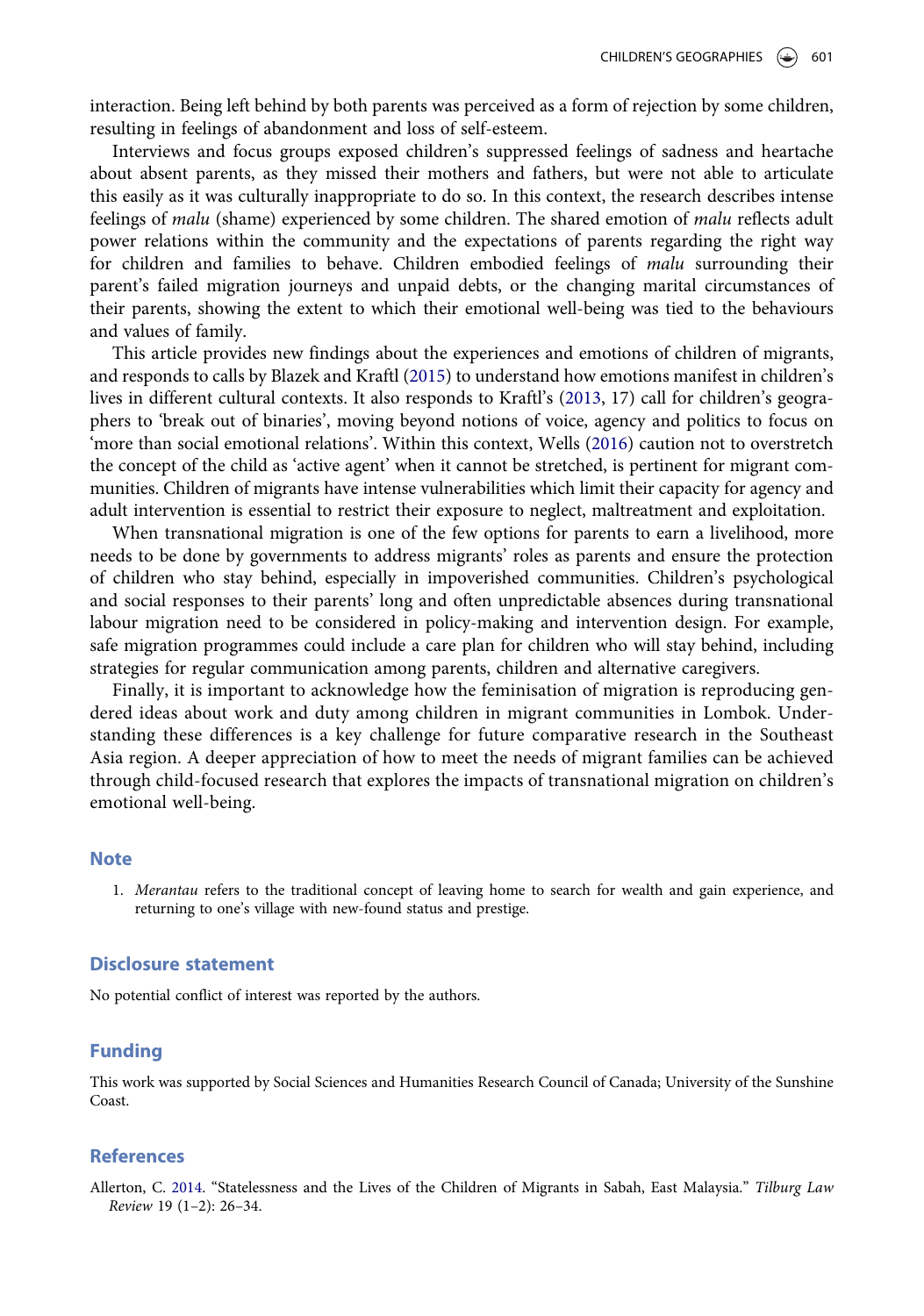<span id="page-11-0"></span>602  $\left(\rightarrow\right)$  H. BEAZLEY ET AL.

- Allerton, C. [2016.](#page-7-0) "Rural Mobility and Urban Immobility: Comparative Perspectives on Migration, Movements and Children's Lives in Flores and Sabah". Paper presented to panel Children, Families, and Mobility in Southeast Asia, Association of Southeast Asian Studies-UK Conference, London, September 16–18.
- Andreveski, H., and S. Lyneham. [2014](#page-1-0). "Experiences of Exploitation and Human Trafficking among a Sample of Indonesian Migrant Domestic Workers." In Trends and Issues in Crime and Criminal Justice, edited by A. Tomison, Vol. 471, 1–11. Canberra: Australian Institute of Criminology, Canberra. Accessed 20 September 2016. <http://www.aic.gov.au/publications/current%20series/tandi/461-480/tandi471.html>.
- Ball, J., L. Butt, and H. Beazley. [2017.](#page-0-0) "Birth Registration and Protection for Children of Transnational Labor Migrants in Indonesia." Journal of Immigrant & Refugee Studies 15 (3): 305-325.
- Beazley, H. [2015.](#page-1-0) "Multiple Identities, Multiple Realities: Children Who Migrate Independently for Work in Southeast Asia." Children's Geographies 13 (3): 296–309.
- Bessell, H., H. Beazley, and R. Waterson. [2016.](#page-4-0) "Methodology and Ethics of Child-Rights Oriented Research and Practice." In Children Out of Place and Human Rights: In Memory of Judith Ennew, edited by A. Invernizzi, M. Liebel, B. Milne, and R. Budde, 211–232. Switzerland: Springer.
- Blazek, M., and P. Kraftl. [2015](#page-0-0). Children's Emotions in Policy and Practice: Mapping and Making Spaces of Childhood. London: Palgrave Macmillan.
- Butt, L., J. Ball, and H. Beazley. [2017.](#page-2-0) "Migrant Mothers and the Sedentary Child Bias: Constraints on Child Circulation in Indonesia." The Asia Pacific Journal of Anthropology 18 (4): 372–388.
- Chan, C. Gendered morality and development narratives. The case of female labor migration from Indonesia." Sustainability 6 (10): 6949–6972.
- Coe, C., R. Reynolds, D. Boehm, J. Meredith Hess, and H. Rae-Espinoza. [2011.](#page-1-0) Everyday Ruptures: Children, Youth, and Migration in Global Perspective. Nashville: Vanderbilt University Press.
- Davies, J., and D. Spencer. [2010](#page-1-0). Emotions in the Field: The Psychology and Anthropology of Fieldwork Experience. Stanford, CA: Stanford University Press.
- Dobson, M. [2009](#page-1-0). "Unpacking Children in Migration Research." Children's Geographies 7 (3): 355–360.
- Dreby, J. [2007](#page-1-0). "Children and Power in Mexican Transnational Families." Journal of Marriage and Family 69 (94): 1050–1064.
- Fuller Collins, E., and E. Baha. [2000.](#page-3-0) "To Know Shame: Malu and Its Uses in Malay Societies." Crossroads: An Interdisciplinary Journal of Southeast Asian Studies 14 (1): 35–69.
- Graham, E., and L. P. Jordan. [2011.](#page-2-0) "Migrant Parents and the Psychological Well-being of Left-behind Children in Southeast Asia." Journal of Marriage and Family 73 (4): 763–787.
- Graham, E., L. P. Jordan, B. S. A. Yeoh, T. Lam, M. Asis, and Su-kamdi. [2012.](#page-1-0) "Transnational Families and the Family Nexus: Perspectives of Indonesian and Filipino Children Left Behind by Migrant Parent(s)." Environment and Planning A 44 (4): 793–815.
- Graham Davies, S. [2015](#page-1-0). "Surveilling Sexuality in Indonesia." In Sex and Sexualities in Contemporary Indonesia, edited by L. Bennett, and L. Graham Davies, 1–26. London: Routledge.
- Hoang, L. A., T. Lam, B. S. A. Yeoh, and E. Graham. [2015](#page-1-0). "Transnational Migration, Changing Care Arrangements and Left-behind Children's Responses in South-east Asia." Children's Geographies 13 (3): 263–277.
- International Labour Organisation. [2013](#page-1-0). "Better Protecting Indonesian Migrant Workers Through Bilateral and Multilateral Agreements." Accessed 15 December 2016. [http://www.ilo.org/jakarta/info/public/pr/WCMS\\_](http://www.ilo.org/jakarta/info/public/pr/WCMS_212738/lang--en/index.htm) [212738/lang--en/index.htm](http://www.ilo.org/jakarta/info/public/pr/WCMS_212738/lang--en/index.htm).
- Khoo, C. Y., M. Platt, B. S. A. Yeoh, and T. Lam. [2014](#page-4-0). Structural Conditions and Agency in Migrant Decision-making: A Case of Domestic and Construction Workers from Java, Indonesia. Sussex: Migrating out of Poverty Research Programme Consortium.
- Kraftl, P. [2013](#page-2-0). "Beyond 'Voice', Beyond 'Agency', Beyond 'Politics'? Hybrid Childhoods and Some Critical Reflections on Children's Emotional Geographies." Emotion, Space and Society 9: 13–23.
- Lam, T., M. E. L. A. Hoang, and B. S. A. Yeoh. [2013](#page-1-0). "Securing a Better Living Environment for Left-behind Children: Implications and Challenges for Policies." Asian and Pacific Migration Journal 22 (3): 421–445.
- Lindquist, J. [2004](#page-1-0). "Veils and Ecstasy: Negotiating Shame in the Indonesian Borderlands." Ethnos 69 (4): 487–508.
- Lindquist, J. [2010](#page-4-0). "Labour Recruitment, Circuits of Capital, and Gendered Mobility: Reconceptualizing the Indonesian Migration Industry." Pacific Affairs 83 (1): 115–132.
- Lyon, M. L. [1995](#page-3-0). "Missing Emotion: The Limitations of Cultural Constructionism in the Study of Emotion." Cultural Anthropology 10 (2): 244–263.
- Madianou, M., and D. Miller. [2011](#page-1-0). "Mobile Phone Parenting: Reconfiguring Relationships Between Filipina Migrant Mothers and Their Left-behind Children." New Media & Society 13 (3): 457-470.
- McKay, D. [2007](#page-2-0). "'Sending Dollars Shows Feeling' Emotions and Economics in Filipino Migration." Mobilities 2 (2):175–194.
- Moskal, M., and N. Tyrell. [2016](#page-1-0). "Family Migration Decision-making, Step-migration and Separation: Children's Experiences in European Migrant Worker Families." Children's Geographies 14 (4): 453–467.
- Parrenas, R. [2005.](#page-1-0) Children of Global Migration: Transnational Families and Gendered Woes. Stanford, CA: Stanford University Press.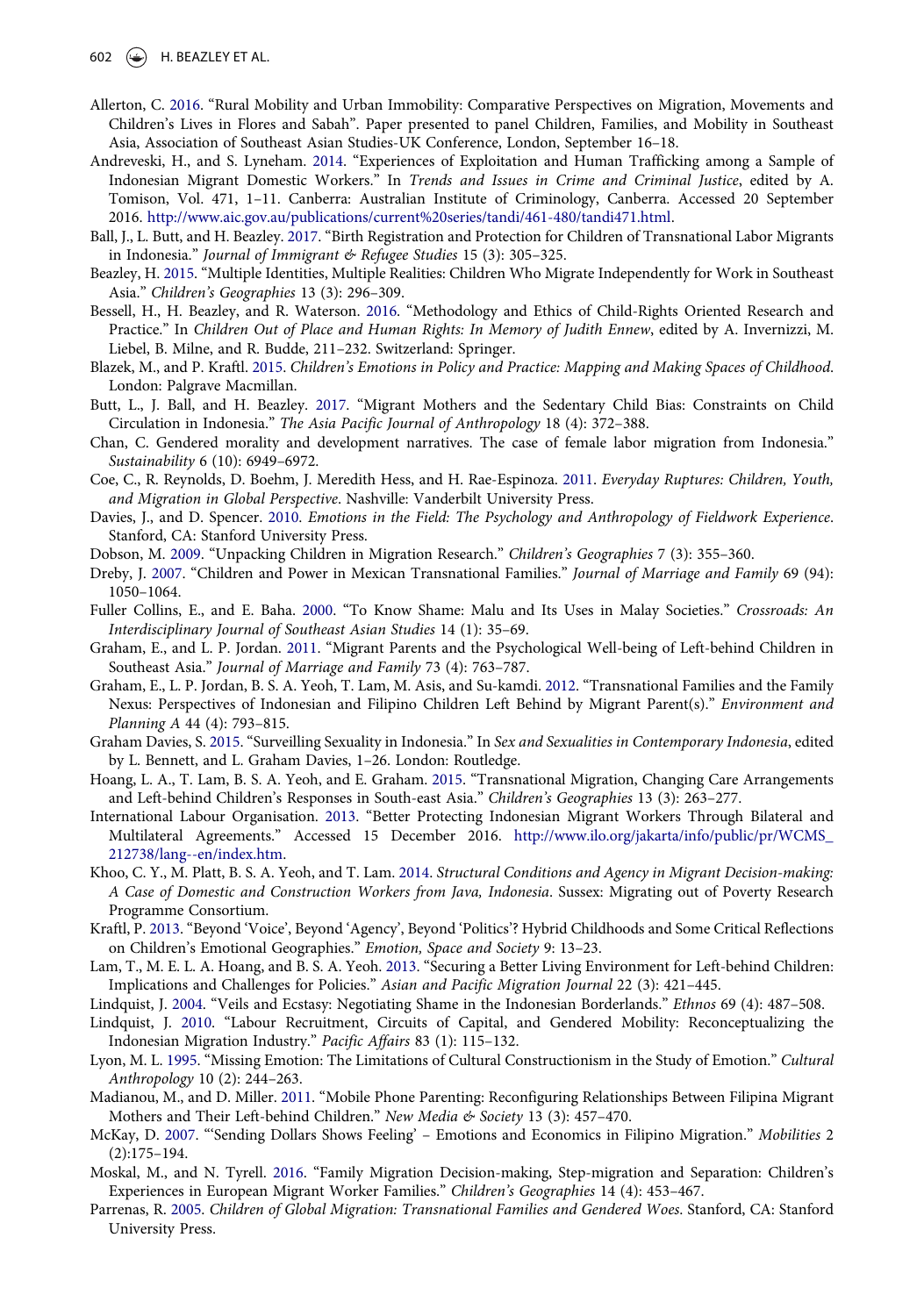- <span id="page-12-0"></span>Peng, Y., and O. M. Wong. [2013.](#page-8-0) "Diversified Transnational Mothering via Telecommunication: Intensive, Collaborative, and Passive." Gender & Society 27 (4): 491-513.
- Procter, L. [2013.](#page-8-0) "Exploring the Role of Emotional Reflexivity in Research with Children." Emotion, Space and Society 9: 80–88.
- Punch, S. [2012.](#page-1-0) "Studying Transnational Children: A Multi-sited, Longitudinal, Ethnographic Approach." Journal of Ethnic and Migration Studies 38 (6): 1007–1023.
- Röttger-Rössler, B., G. Scheidecker, S. Jung, and M. Holodynski. [2013](#page-1-0). "Socializing Emotions in Childhood: A Crosscultural Comparison Between the Bara in Madagascar and the Minangkabau in Indonesia." Mind, Culture, and Activity 20 (3): 260–287.
- SMERU Research Institute. [2014.](#page-0-0) The Well-being of Children Left by Their Mothers Who Become Migrant Workers: Study Case in Two Districts in Indonesia. Jakarta: SMERU.
- Stodulka, Thomas, and Birgitt Rottger-Rossler. [2014.](#page-3-0) Feelings at the Margins: Dealing with Violence, Stigma and Isolation in Indonesia. Frankfurt: Campus Verlag.
- Wells, K. [2016.](#page-10-0) "Discussant." Paper presented to panel Children, Families, and Mobility in Southeast Asia, Association of Southeast Asian Studies-UK Conference, London, September 16–18.
- Whitehead, A., and I. Hashim. [2005.](#page-3-0) Children and Migration: Background Paper for DFID Migration Team. London: Department for International Development.
- World Bank. [2015.](#page-1-0) "Migration and Development Brief 24." Development Projects Group. [http://siteresources.](http://siteresources.worldbank.org/INTPROSPECTS/Resources/334934-1288990760745/MigrationandDevelopmentBrief24.pdf) [worldbank.org/INTPROSPECTS/Resources/334934-1288990760745/MigrationandDevelopmentBrief24.pdf.](http://siteresources.worldbank.org/INTPROSPECTS/Resources/334934-1288990760745/MigrationandDevelopmentBrief24.pdf)
- World Bank. [2017.](#page-2-0) "Personal Remittances, Received (% 0f GDP)." [https://data.worldbank.org/indicator/BX.TRF.](https://data.worldbank.org/indicator/BX.TRF.PWKR.DT.GD.ZS?name_desc=true) [PWKR.DT.GD.ZS?name\\_desc=true](https://data.worldbank.org/indicator/BX.TRF.PWKR.DT.GD.ZS?name_desc=true).
- Zentgraf, K., and N. Stoltz Chinchilla. [2012](#page-1-0). "Transnational Family Separation: A Framework for Analysis." Journal of Ethnic and Migration Studies 38 (2): 345–366.